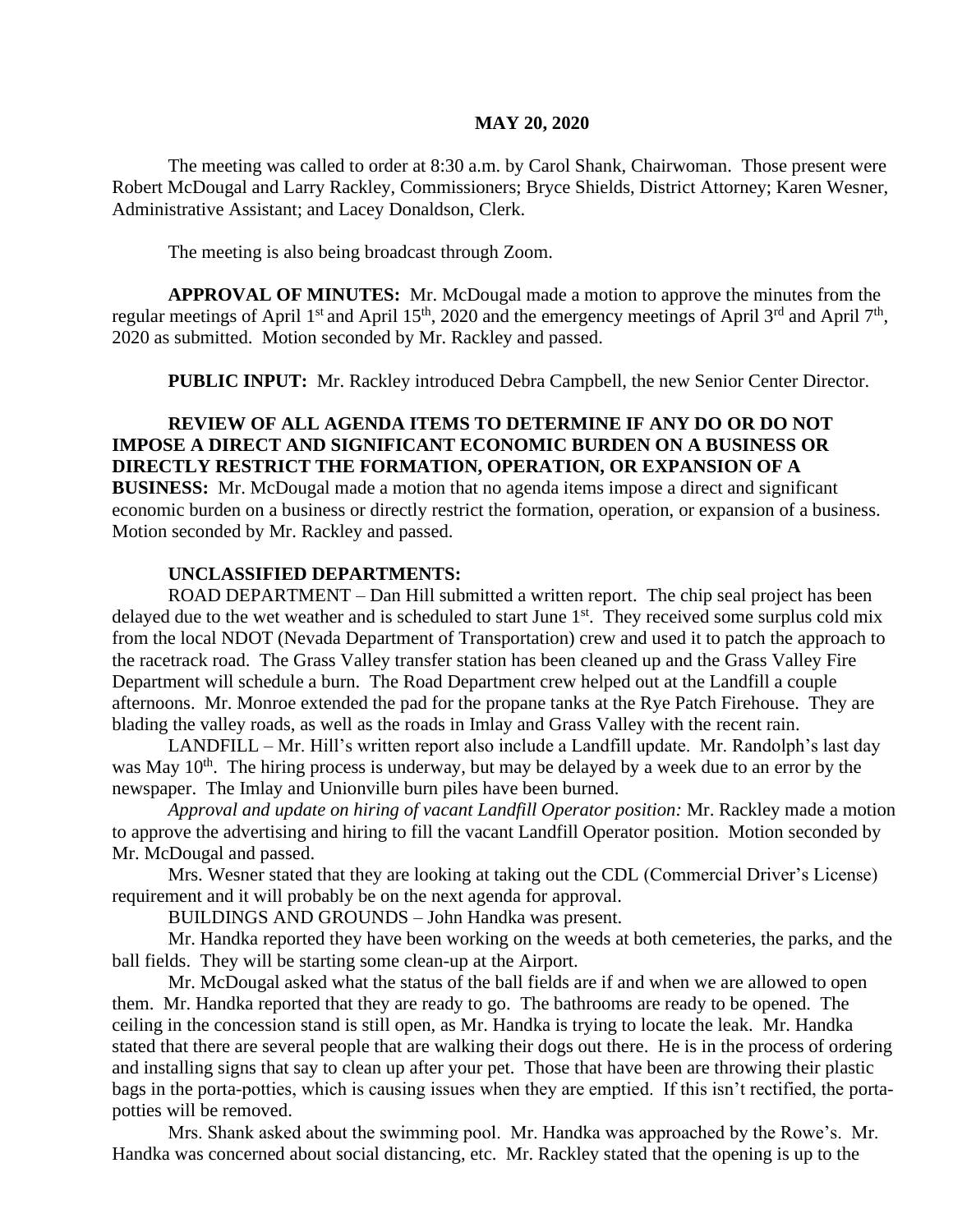Governor. We shouldn't be waiting to start preparations for opening, as then it will have a further delay when we have the go ahead. Mr. McDougal agreed. The Board instructed Mr. Handka to get the pool ready.

Mr. Handka was asked to stop with the installation of the shelving units in the Law Library by Judge Stephens. The Board and DA Shields would like as much shelving that will work installed so that as many of the old books can go back in.

GRASS VALLEY FIRE – Sean Burke spoke over the phone. Mr. Burke stated that they have re-started their training and are taking all the necessary precautions. They will be burning the burn pit at the transfer site this week.

Mike Heidemann spoke, giving an update on grants. We have been awarded the POOL/PACT grant for Rye Patch to purchase the remote control. Mr. Heidemann stated that several grants have come up, but he received no response from the fire departments, and we missed the application deadline.

Mr. Rackley stated that the new propane tank has been set at the Rye Patch Firehouse; however, the pad was not big enough, so they set a temporary tank.

SAFETY / CHN / CEMETERY – Cheryl Haas was present.

Ms. Haas stated that the updated labor posters have been ordered for the various county buildings. She also gave the Road Department some safety videos to watch regarding summertime safety.

Ms. Haas stated that the cemeteries look good. There was a funeral held on May 8<sup>th</sup>, which went well, and everyone complied with social distancing.

Ms. Haas also reported that the Health Nurse's office is preparing to assist with the COVID-19 testing at the end of the month.

EMERGENCY OPERATIONS MANAGER / LEPC – Sean Burke was on the phone.

Mr. Burke has been working with the National Guard to set up the COVID-19 testing and it will be held May  $29<sup>th</sup>$  and  $30<sup>th</sup>$ . 650 tests are available.

*Appointment of Sean Burke as Emergency Management Director and contract for Emergency Management Director:* Mr. Rackley made a motion to appoint Sean Burke as the Director of Emergency Management and approve the contract. Motion seconded by Mr. McDougal and passed.

*Approval to apply for FEMA funds to reimburse Pershing County for COVID-19 costs and assignment of who will be responsible for the application process:* Mrs. Shank stated that Mr. Burke has completed the initial signup. Mrs. Childs has been keeping track of expenses. Mr. Burke asked what the expenses are. Mrs. Shank stated that we have some administrative costs for employees on Administrative Leave and some supply costs. The information will be given to Mr. Burke to submit.

IT DEPARTMENT – Justin Abbott was present.

Mr. Abbott stated that he has set up the Pershing County Facebook page. Currently, Mr. Abbott and Mrs. Shank are the administrators. Mr. Abbott has been busy revamping his training materials. He is working with the Secretary of State's office on an election security project. He is also working on obtaining a DOT Gov domain for our website. Once that is complete, he will work on the transition to Office 365. Mr. Abbott stated that it has been a busy week with support tickets as well.

ECONOMIC DEVELOPMENT – Heidi Lusby-Angvick was present.

*Update:* Mrs. Lusby-Angvick reported that things haven't really slowed down during the shutdown. She has been working with Humboldt County and Great Basin College on a Workforce Development Project. They received a grant from the Desert Research Institute for approximately \$37,000. \$50,000 is needed to start the project, so they are reaching out to local businesses as well.

*Assessment Grant report:* In regard to the Brownfields grant, Mrs. Lusby-Angvick met with the EPA (Environmental Protection Agency) last week and everything is on task. She also met with the Public Relations person and they filmed a virtual walking tour. The Brownfields Assessment Grant Quarterly Progress Report was given to the Board as well.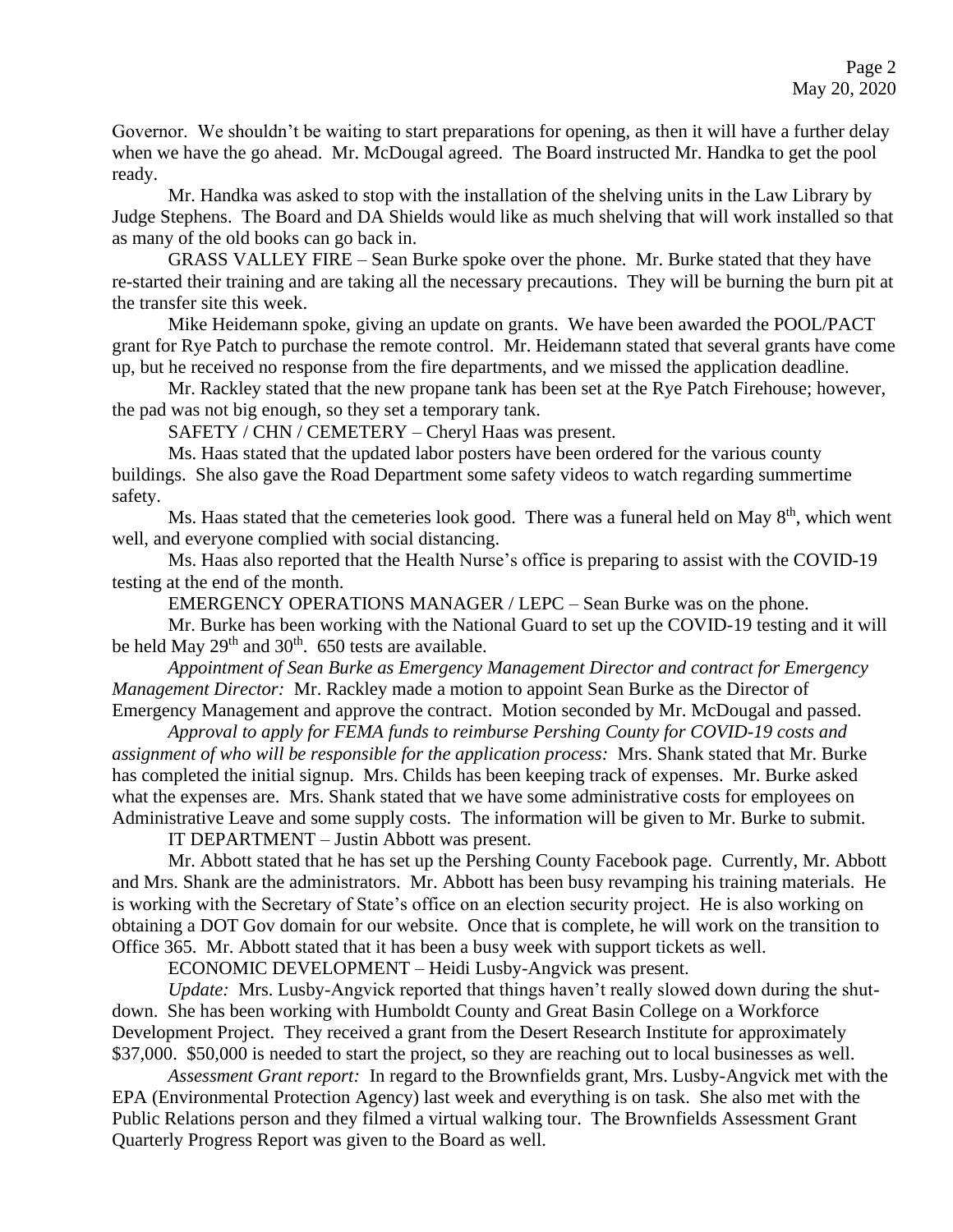*WNDD, City of Lovelock and Pershing County Brownfields Grant update for April 2020:* Mrs. Lusby-Angvick gave the Board Western Nevada Development District's Monthly Report #7, April 2020.

A copy of both the Brownfields Quarterly Report and WNDD's Monthly Report will be included with the meeting minutes.

*Approval to apply with Western Nevada Development District for the FY 2020 Public Works and Economic Adjustment Assistance Notice of funding opportunity (FY20 PWEAA NOFO), specifically as it relates to economic resiliency and telehealth and broadband for the community and request for Letter of Support:* Mrs. Lusby-Angvick isn't sure if a letter of support is necessary at this time as they haven't written the grant yet. Mrs. Lusby-Angvick stated that she thinks this grant has a 10% match, but that could be offset with high un-employment numbers. Mr. McDougal stated that yesterday, the WNDD Executive Board approved moving forward with these grants.

Mr. McDougal made a motion to approve applying with Western Nevada Development District for the FY 2020 Public Works and Economic Adjustment Assistance Notice of funding opportunity as it relates to economic resiliency and telehealth and broadband for the community to include a Letter of Support if needed. Motion seconded by Mr. Rackley and passed.

*Request to send out RFI (Request for Information) for Broadband Expansion opportunities in the region (Pershing, Humboldt, Lander) per recommendation of the Governor's Office of Science, Information, and Technology (OSIT):* Mr. McDougal made a motion to participate in the Request for Information for Broadband Expansion opportunities in the region per the recommendation of the Governor's Office of Science, Information, and Technology given that the criteria is acceptable. Motion seconded by Mr. Rackley and passed.

Mrs. Lusby-Angvick also reported that there is a virtual CDBG workshop coming up.

#### **ELECTED DEPARTMENTS:**

LACEY DONALDSON, CLERK-TREASURER – Mrs. Donaldson stated that Early Voting starts on Saturday. It will look different than the normal early voting. All voting will still be done on paper ballots. We will be accepting in-person ballot drop-offs and facilitating those wishing to Same Day Register or make changes to their current voter registration. Mr. McDougal asked if ballots are tallied as they come in. Mrs. Donaldson stated that they are not allowed to start counting ballots until three days prior to Election Day. When ballots come in the voter's signature is verified and it is marked received. As of Monday, 16% of Pershing County voters have returned their ballots.

RENE CHILDS, RECORDER-AUDITOR – Mrs. Childs stated that she would get Mr. Burke the information he needs for the FEMA grant.

*Clarification of spending for Capital Expenditures in the Option Tax Fund and the Building Fund for the FY2020 and FY2021 Budget:* Mrs. Childs gave the Board an updated Capital Projects list. She needs further direction regarding what projects are going to be allowed. Mrs. Childs also stated that the Option Tax Fund needs to be discussed. We are currently over budget. Mr. Rackley stated that the two additional fire trucks are on order, but the outfitting can be postponed. Mrs. Childs wanted the two Fire Chiefs to be made aware that they cannot purchase anything else. On the Capital Improvement list, the new County vehicle has also been ordered and will be delivered after July 1<sup>st</sup>. Mrs. Shank felt everything should be postponed unless it comes before the Board for approval.

Mr. McDougal made a motion that there will be no Capital Outlay expenditures for the remainder of this Fiscal Year and Fiscal Year 2021 without approval from the Commission. Motion seconded by Mr. Rackley and passed.

Mrs. Childs stated that she and Mrs. Hemp will have Fixed Asset training on Friday.

Later in the meeting, after the COVID-19 discussion, Mrs. Childs brought up the Sheriff's office vehicles in the Option Tax Fund. Mr. McDougal stated that it needs to be looked at before a decision is made on the purchase. It will be put back on the agenda as more information is available.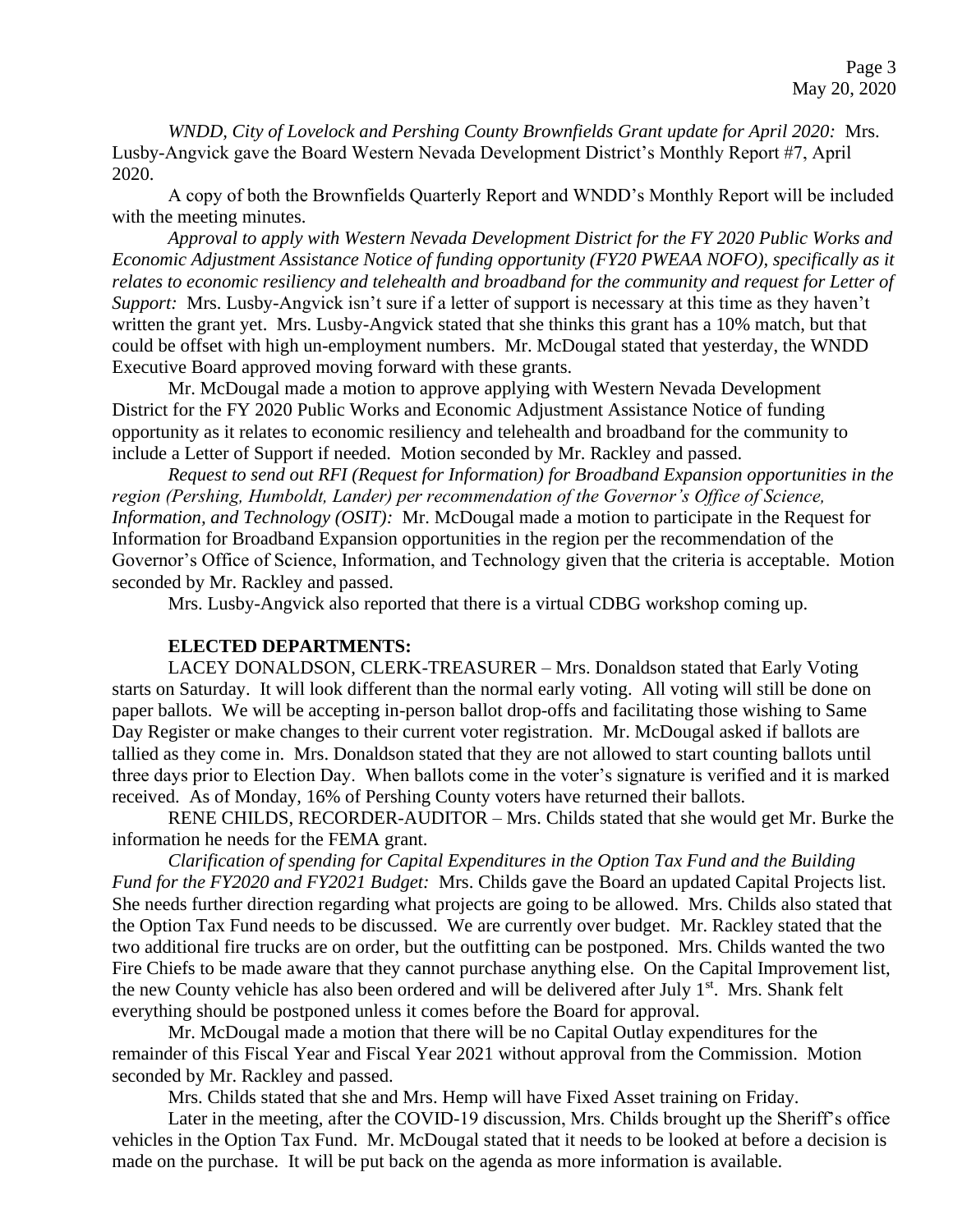## **GARRETT KALT, 2020 CENSUS:** UPDATE ON 2020 CENSUS FOR PERSHING

COUNTY – Mr. Kalt participated through teleconference. 35% of Pershing County households have completed the Census. Mr. Kalt stated that the timeline has been changed to address the pandemic. Those who receive their mail at the Post Office through a P.O. Box will be reached out to directly. Packets were not mailed to P.O. Boxes. A Federal Census Worker will be going door-to-door. Every person that is counted equals \$20,000 in Federal funding.

Mrs. Shank also mentioned that a lot of people don't have internet access, but the Library will be taking appointments for computer use. Mr. Kalt also stated that a computer is available at City Hall.

#### **ELECTED DEPARTMENTS, CONT.D:**

BRYCE SHIELDS, DISTRICT ATTORNEY – Mr. Shields stated that the Karpel software conversion has gone smoothly and they are optimistic that they will be able to go-live early in July instead of September.

JERRY ALLEN, SHERIFF – Sheriff Allen reported that he is currently down 5 staff members. There are 11 inmates in custody. Today is day 3 of using the newly installed virtual inmate visitation program. This program was installed with no cost to the County and will help out greatly with logistics.

*Approval to apply for DOJ grant to fund 25% of the School Resource Officer for FY 2020-21:*  Mrs. Shank asked if the School District has been billed for their portion. Sheriff Allen stated that he has not billed them for this year yet. Sheriff Allen also stated that when we began this was supposed to be a 5 year project. This will be our  $6<sup>th</sup>$  year, but he was told to apply for funding again.

Mr. Rackley made a motion to approve applying for the DOJ grant to fund 25% of the School Resource Officer for FY 2020-21. Motion seconded by Mr. McDougal and passed.

*Approval to apply for grants to fund Patrol Officer Vehicle computers, installation, support software equipment and other items:* Sheriff Allen stated that he has tried to budget for these items the last few years, but hasn't been able to purchase them. The grant is approximately \$88,000 with no matching funds.

Mr. McDougal made a motion to approve applying for grant funds for Patrol Officer Vehicle computers, installation and software equipment as presented. Motion seconded by Mr. Rackley and passed. Sheriff Allen was reminded to make sure the Recorder-Auditor's office has copies of all the paperwork.

*Approval/Acceptance of grant to purchase TruNarc Equipment, software, training and technical support:* Sheriff Allen reported that the amount of this grant is \$27,687.68 and has no matching funds required.

Mr. Rackley made a motion to approve the acceptance of a grant to purchase TruNarc Equipment, software, training and technical support in the amount of \$27,687.68. Motion seconded by Mr. McDougal and passed.

Sheriff Allen also reported that he has received notice from three employees that they will be retiring by the end of the year.

**TRACY NEELY AND NANETTE CHALUPA, A & H INSURANCE:** PRESENTATION AND RECOMMENDATION FOR THE 2020-2021 HEALTH BENEFIT COVERAGE PLAN OPTIONS FOR PERSHING COUNTY EMPLOYEES – Mrs. Neely stated that we had a bad year regarding claims and with the pandemic it wasn't a good year to go to bid. She did reach out to Anthem for a bid and they declined. Ms. Neely stated that she will re-assess at the end of the year and see if things are looking better. Ms. Neely explained that if we stayed with our current plans, the premium increase would be 16%. She did receive a quote for alternative plans with higher deductibles, which would result in a 10% premium increase. The employees would be given the option to stay with the current plan or switch to the cheaper plan. There were no changes to the dental, vision or life benefits.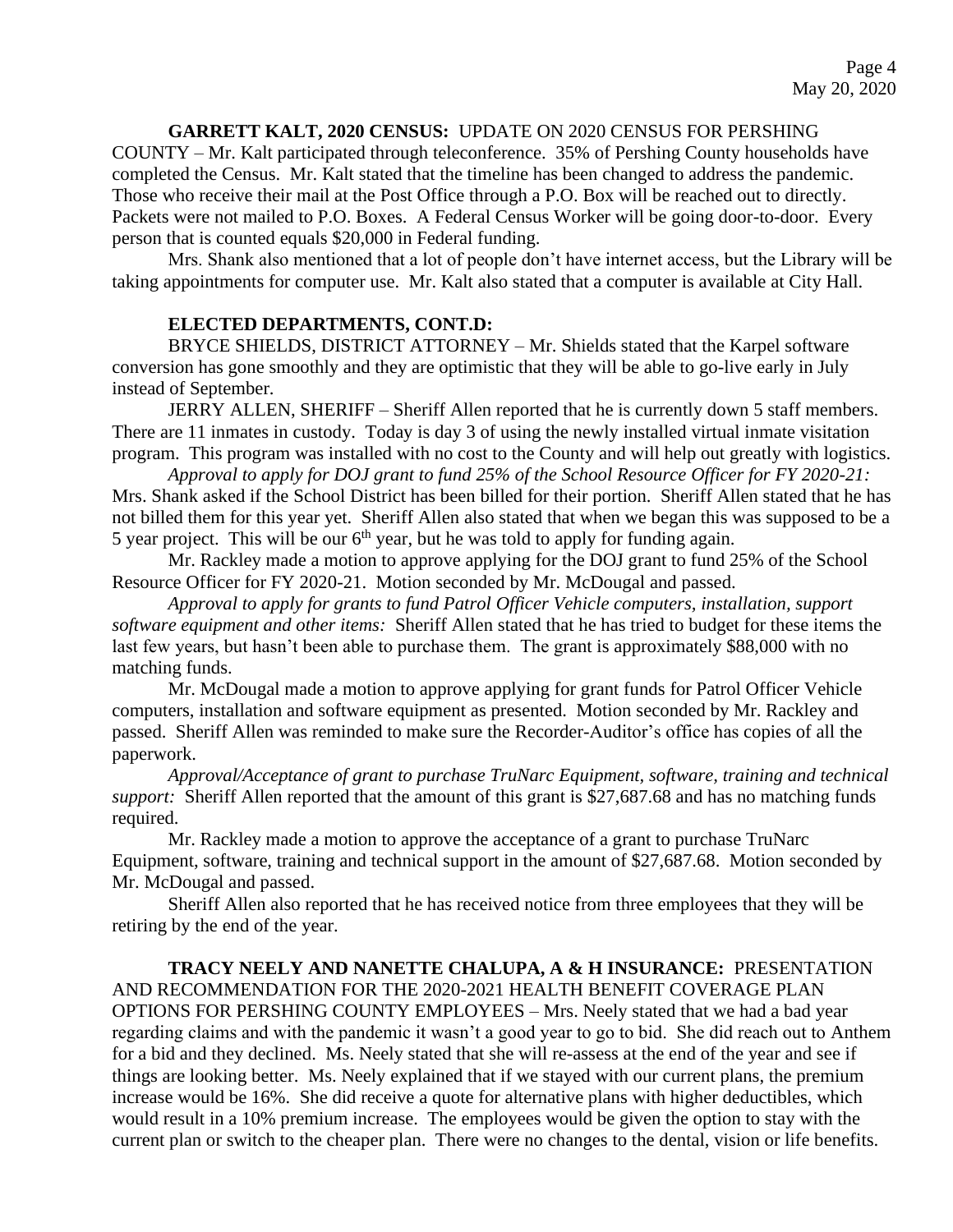Mrs. Neely wanted to make sure that the Board was willing to change insurance plans mid-year if a rate decrease can be obtained. The Board agreed.

Mr. McDougal made a motion to accept the recommendation for the 2020-2021 Health Benefit Coverage Plan Options for Pershing County employees as presented. Motion seconded by Mr. Rackley and passed.

# **COVID-19 (CORONAVIRUS), DISCUSSION REGARDING ECONOMIC IMPACT AND RECOVERY FOR PERSHING COUNTY; LIFTING OF RESTRICTIONS AND STAY-AT-**

**HOME ORDER:** Mrs. Childs stated that there is another NACO (Nevada Association of County Officials) phone conference next week to hopefully provide more information on the economic impact; however, that is too late to make budget adjustments. Mrs. Childs has adjusted expected revenues. Mrs. Shank asked about CTX. Mrs. Childs stated that we received February's and it was comparable, but we haven't received any revenue for the time period effected by COVID.

Mr. McDougal stated that the Governor's emergency orders are irrelevant to our situation. Mr. McDougal read an excerpt from Ronald Reagan's March 31, 1976 "Restore America" speech.

Mr. McDougal made a motion that Pershing County send a letter to the Governor demanding he drop all emergency orders placed on the State of Nevada, but especially in the rural counties.

Mr. Rackley stated that during the Governor's speech he spoke about a committee that was appointed for the rural counties (LEAP). Mr. Rackley hasn't heard any input from that committee since.

The motion was seconded by Mr. Rackley.

Mrs. Shank stated that NACO has been working with the LEAP (Local Empowerment Advisory Panel) committee and that's how the response to Open in Phase I was completed. Mrs. Shank stated that a lot of leg work has been done to get to Phase I.

The motion carried unanimously.

Mrs. Shank also spoke about PPE (personal protective equipment). She would like Mrs. Wesner to inquire with each department regarding what PPE they need to reopen their offices.

**REVIEW AND POSSIBLE IMPLEMENTATION OF NRS 288.150(5), WHICH PROVIDES FOR REOPENING NEGOTIATIONS OF COLLECTIVE BARGAINING AGREEMENTS (CBAS) OR SUSPENSION OF CBAs WITH THE PERSHING COUNTY EMPLOYEES ASSOCIATION AND THE PERSHING COUNTY LAW ENFORCEMENT ASSOCIATION DUE TO THE EXISTENCE OF A COUNTY FISCAL EMERGENCY AND/OR THE INABILITY OF THE COUNTY TO CONDUCT ITS RESPONSIBILITIES DUE TO AN EMERGENCY SITUATION CAUSED BY THE COVID-19 PANDEMIC:** Mrs. Shank stated that we don't know what the economic impact will be. She feels that we should freeze any increases as of July  $1<sup>st</sup>$  and give retro pay if able. She would rather freeze salaries now then to have to lay off employees in the future.

Mr. Shields spoke about the options available and the laws that apply. Mr. Shields stated that CBAs can be reopened if there is a fiscal emergency; however, we will not know if we have a fiscal emergency for several months. The other option is to suspend a CBA under an emergency. The CBA can only be suspended for the duration of the emergency.

Mr. McDougal stated that there is no health emergency in Pershing County, but it has turned into an economic emergency. Mr. Shields stated that the economic impact is not known at this time. Mr. McDougal stated that it has always been his opinion that reductions or suspensions in pay should be used as a last resort. Mr. Rackley stated that the Board has already made cuts to the budget, whether they are enough is yet to be seen. Mr. McDougal doesn't feel it would be right to suspend increases at this time as Pershing County isn't in an emergency.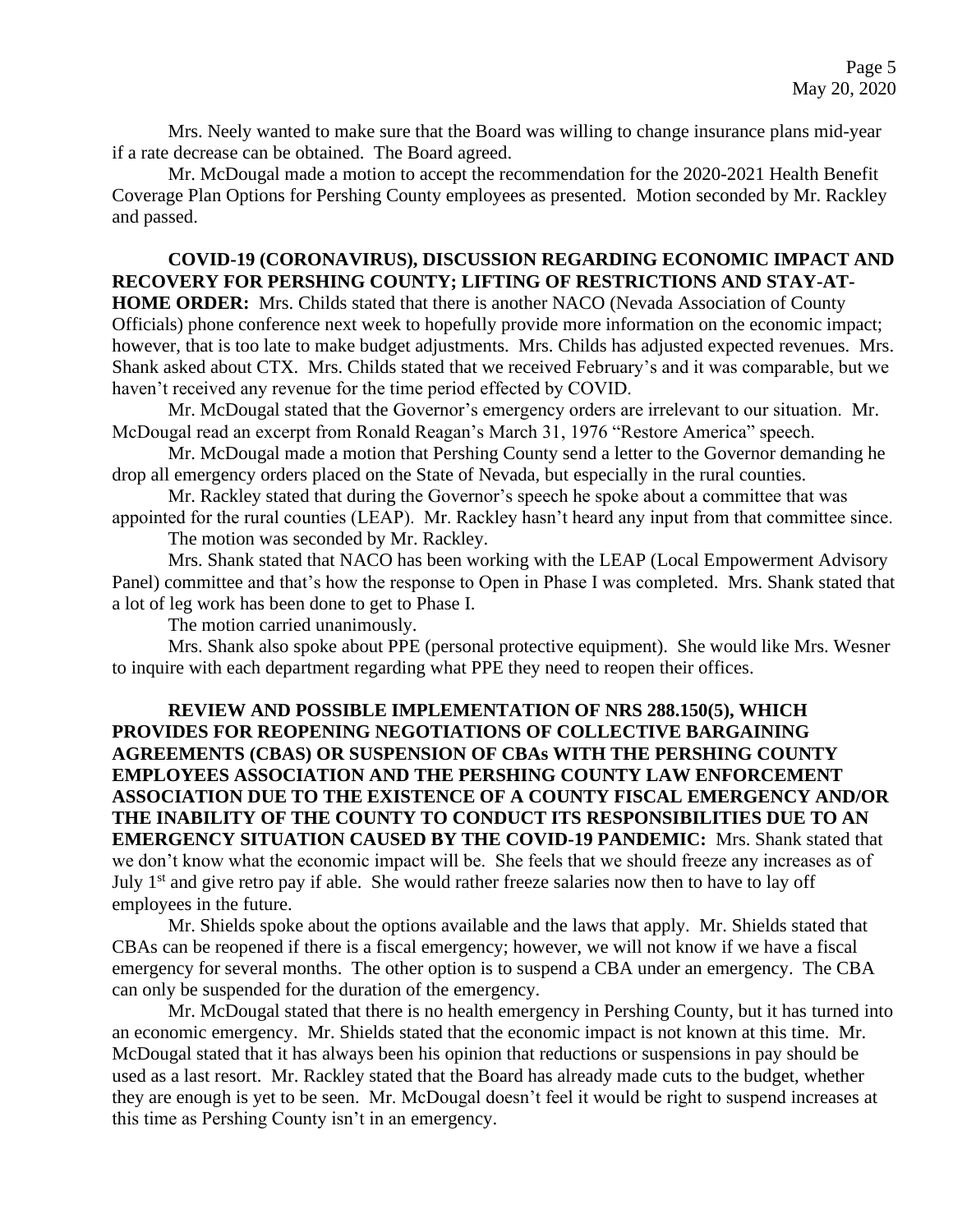Phillip Dickerman spoke on behalf of the Law Enforcement Association. Deputy Dickerman stated that he would like advance notice as the President of the PCLEA, of any further budget restrictions or discussions.

The meeting recessed at 10:32 a.m. and reconvened at 10:34 a.m.

**KYLE SWANSON, PERSHING COUNTY CONFLICTS ATTORNEY COUNSEL:**  REQUEST FOR APPROVAL TO RENEW THE CONTRACT FOR LEGAL SERVICES COMMENSURATE WITH THE PREVIOUS YEAR'S RATE OF \$52,000.00, WITH THE UNDERSTANDING THAT IF THE COUNTY IS ABLE TO PROVIDE INCREASES TO EMPLOYEES IN ACCORDANCE WITH THE CBA's THEN THE CONTRACT WILL BE MODIFIED TO ADD A COST OF LIVING INCREASE OF 2% FOR A RENEWAL OF \$53,580.00, RETRO-ACTIVE TO JULY 1, 2020. THE RENEWAL WILL BE EFFECTIVE JULY 1, 2020 **–** Mr. McDougal made a motion to renew the contract for legal services with Kyle Swanson, commensurate with the previous year's rate of \$52,000, with the understanding that if the County is able to provide increases to employees in accordance with the CBA's, then the contract will be modified to add a cost of living increase of 2% for a total of \$53,580.00, retroactive to July 1, 2020. Motion seconded by Mr. Rackley and passed.

**FIRST READING OF A PROPOSED ORDINANCE ESTABLISHING A SUNSET DATE AND REPEAL OF TRANSITIONAL INSURANCE PROVISIONS OF CHAPTER 2 TO THE PERSHING COUNTY CODE WHICH HAS A TITLE; PURPOSE; DEFINITIONS; TERMS AND CONDITIONS; AND OTHER MATTERS RELATING THERETO:** Mr. Rackley asked why we are getting rid of this. Mrs. Shank stated that it is an unnecessary expense to the County.

Commissioner McDougal introduced Bill #341 and read it by title as follows: AN ORDINANCE REPEALING TRANSITIONAL INSURANCE PROVISIONS OF CHAPTER 2 OF THE PERSHING COUNTY CODE WHICH HAS A TITLE; PURPOSE; DEFINITIONS; AND TERMS AND CONDITIONS; AND OTHER MATTERS PROPERLY RELATED THERETO.

## **DISCUSSION REGARDING PROPOSAL FROM THE NEVADA LANDS COUNCIL TO REPLACE THE INDIVIDUAL COUNTY LANDS BILLS, SUCH AS THE PERSHING COUNTY ECONOMIC AND CONSERVATION ACT, FOR A NEW LANDS BILL CREATED BY THE NEVADA LANDS COUNCIL:** Sheldon Mudd, Treasurer and Founding Member of the Nevada Lands Council was present and spoke regarding the proposed bill.

Mr. McDougal stated that Congressman Amodei has introduced a Northern Nevada Lands Package, which includes the Pershing County Lands Bill. This package would be included in the Defense Authorization Act and addresses issues that we have had with the Fallon Naval Air Station Expansion. Mr. McDougal feels that the lands should be deeded to the State, not individual counties as that creates a tremendous liability. It also puts the County in the real estate business, which we do not want. Mr. McDougal stated that he cannot support the Nevada Lands Council at this time.

Mrs. Shank stated that this Board, current and previous, worked very hard on putting together the Pershing County Economic Development and Conservation Act. She would like to see our bill passed. Mr. Rackley agreed.

Mr. McDougal stated that if Congressman Amodei's proposed bill doesn't pass, and Nevada Lands Council wanted to incorporate our bill in its entirety, we would be willing to look at it again. Mr. Mudd stated that portions of Pershing County's bill was incorporated.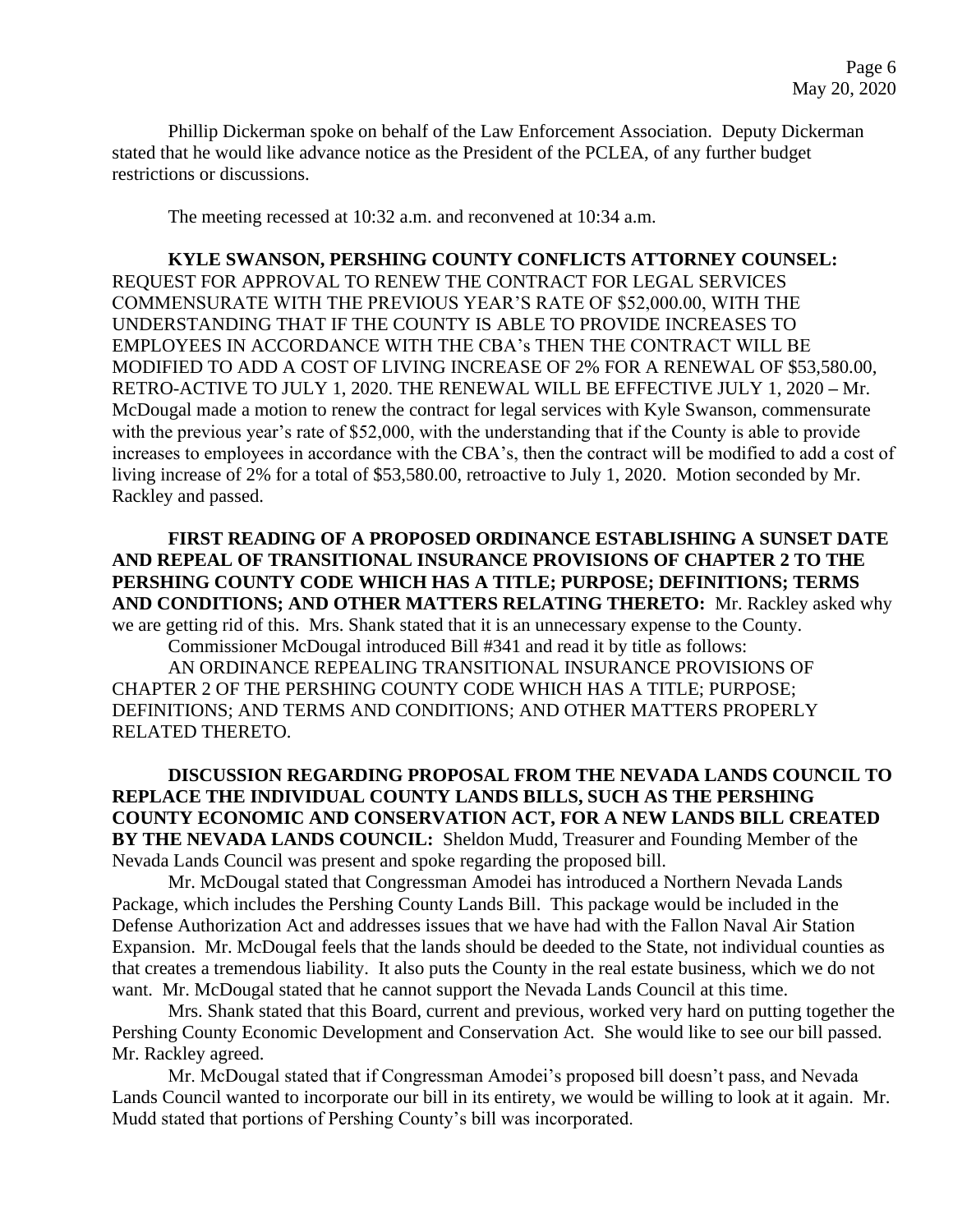Alan Freemyer spoke over the phone. Mr. Freemyer stated that he doesn't disagree with Mr. Mudd regarding what should have happened historically; however, a consensus is necessary. Congressman Amodei's legislation has this consensus.

Carl Clinger, local rancher, Conservation District Supervisor and concerned citizen, stated that he is strongly opposed to changing support from the Pershing County Economic Development and Conservation Act to the Nevada Lands Council bill. The Pershing County bill is self-funding.

Pat Irwin, previous County Commissioner, thanked the Board for their comments and agrees with their stance.

Mr. McDougal wanted it to be clear that the Board is not taking a position against the Nevada Lands Council, but feels the County needs to continue supporting their current bill.

Mr. Mudd appreciated the Boards time.

## **FIRST READING OF A PROPOSED ORDINANCE AMENDING THE LANGUAGE FOR INSURANCE BENEFITS / PREMIUMS / ACCRUAL RATE FOR VACATION AND SICK LEAVE FOR ELECTED / NON-ELECTED PERSONNEL AND OTHER MATTERS RELATING THERETO:** Mr. McDougal introduced Bill #342 and read it by title as follows:

AN ORDINANCE AMENDING TITLE TWO, CHAPTER 2.40 OF THE PERSHING COUNTY CODE BY MODIFYING THE DEFINITION OF UNCLASSIFIED EMPLOYEES UNDER 2.40.010; DELETING THE TERM "APPOINTED OFFICIAL" FROM CHAPTER 2.40; AND ADDING 2.42.100 TO PROVIDE THAT THE COUNTY'S PAYMENT OR CONTRIBUTION OF THE COST OF INSURANCE PREMIUMS FOR ELECTED OFFICIALS AND UNCLASSIFIED EMPLOYEES WILL BE ESTABLISHED BY RESOLUTION OF THE PERSHING COUNTY BOARD OF COMMISSIONERS, AS REQUIRED FROM TIME TO TIME.

**GRASS VALLEY ADVISORY BOARD:** The Grass Valley Advisory Board submitted an update by email.

**DERBY FIELD AIRPORT:** Mr. Rackley stated that he is waiting for a start date for the fencing project. The Airport Board met, but didn't have a quorum. They are working on wording for the new signage for the gate. Once the wording is finalized the Road Department will order them. Mrs. Childs asked if this expense would hit prior to July  $1<sup>st</sup>$ . Mr. Rackley stated the cost will be approximately  $$250$  and will be invoiced after July  $1<sup>st</sup>$ .

The meeting recessed for a Litigation meeting at 11:29 a.m. and reconvened at 11:53 a.m.

**REPORT FROM LEGAL COUNSEL:** Mr. Shields reported that he received the easement in perpetuity for the Unionville Cemetery Road. He was also told that the Patent has been sent to the Solicitors to draft.

**REPORT FROM ADMINISTRATIVE ASSISTANT / HR REP:** Mrs. Wesner stated that she has been handling different HR problems. She is almost finished with the updates to the personnel policies. Mrs. Wesner also had a concern about the leave accrual bill and will work with Mr. Shields.

**ITEMS FOR FUTURE AGENDAS:** Mr. Rackley stated that the annual contract for the maintenance on Toulon Peak will need to be on the next agenda.

**CORRESPONDENCE:** There was no additional correspondence to review.